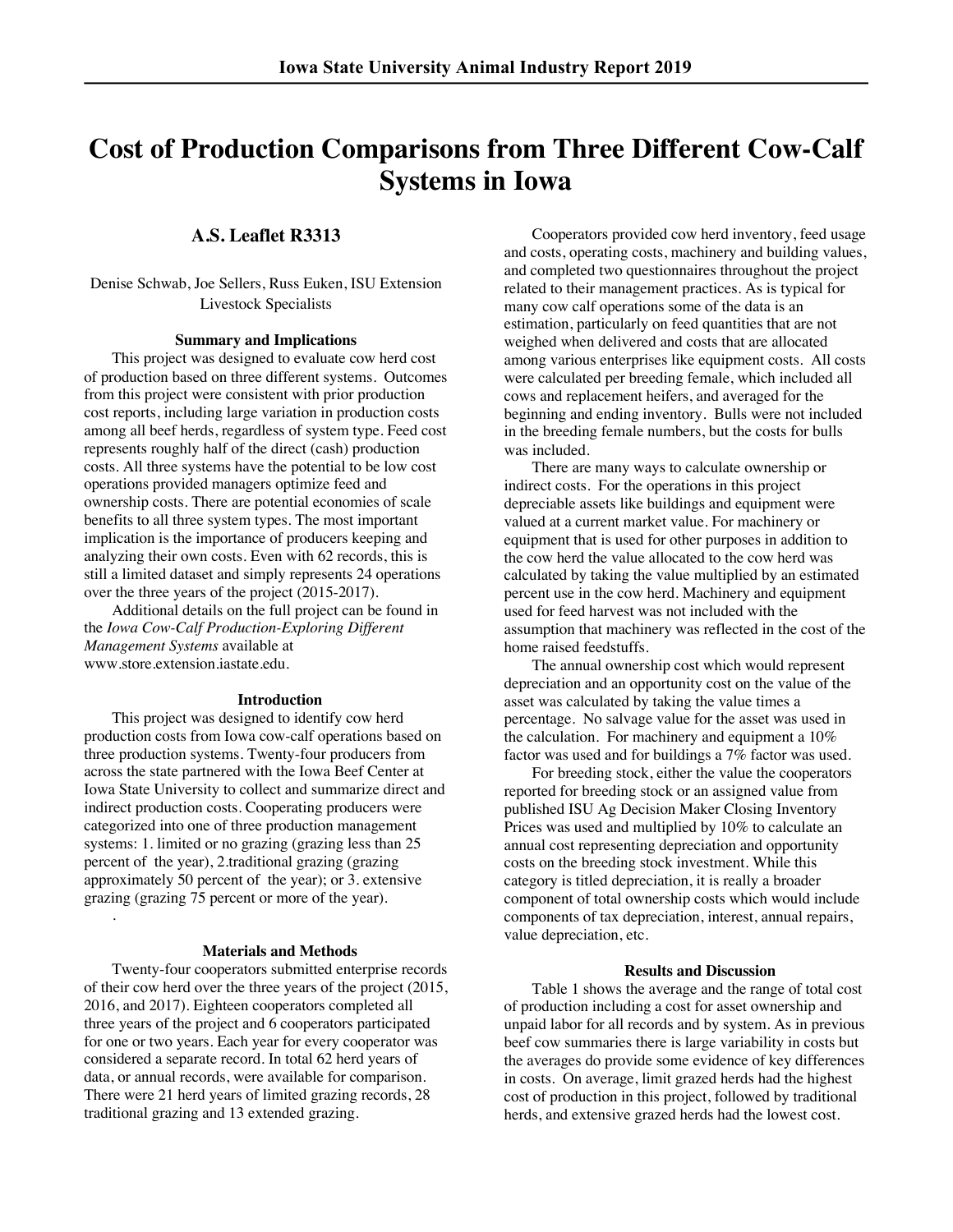*Feed Costs:* Many prior studies of cow-calf costs report feed costs are the single largest cost for beef cowcalf producers, and this project also supports this. A 13 year summary of the ISU Beef Cow Business Records in 1997 and the Kansas Farm Business records summary from 2012-2016 both showed that feed and pasture cost accounted for 48% of total cost of production. In this project total feed cost across all systems was 63% of direct (cash) costs and 39% of total costs.

Cooperators were asked to put a market value on the feedstuffs produced on farm instead of the production cost.

Feed costs are separated into three categories – "stored", "pasture", and "residue grazing", where "stored" basically represents all "non-pasture" feed costs (i.e., hay, supplements, harvested crop residues, grain, etc.) and "residue grazing" includes both crop residue and cover crops grazed.

Feed cost for limited grazing operations was higher than that of traditional operations, and the lowest cost was extensive grazing operations. Half of the limited grazing production systems reported a creep feed cost (\$112 per female per year), one-third of the traditional herds fed creep feed, while none of the extensive grazing cooperators fed creep feed. Where creep feed was fed the cost was included in the stored feed category and charged against the cow herd. Post weaning feed and costs were not included in any cow herd costs.

Pasture costs were calculated based on the rent actually paid or ownership costs provided by the cooperator. Actual reported pasture costs ranged from a low of \$42 per female per year to a high of \$482 per female per year. The average annual pasture cost per female was \$117 per female per year. The average number of pasture acres per female was 1.8 acres for traditional grazing operations and 4.0 acres per female for the extensive grazing operations reflecting the increased pasture needed for extended grazing. Grazing operations in the north half of the state averaged 1.6 acres per female, and those in the southern half of the state average 2.7 acres of pasture per cow, which is consistent with a recent statewide survey conducted by the Iowa Beef Center of rented pastureland. This survey reported an average stocking density of 2.1 acres per cow-calf pair per grazing season with a range from 1.0 to 3.2 acres per pair (Jamison et al., 2018), with an average pasture rental rate of \$58/acre, and an average annual pasture cost per female of \$122.

Grazing of crop residue or cover crops can help control feed costs. The 15 cooperators who grazed crop residue grazed an average of 59 days at a cost of \$12/female or only \$0.20/female/day. Some of the cooperators did not graze crop residue because they simply didn't have any in their region.

When the cost of residue grazing is added to the feed and pasture cost, the average total feed cost was \$430 per female per year across all cow-calf systems.

*Herd size and feed costs:* There was about a \$60 difference in stored feed costs based on herd size. The average cow herd size in this data set was 196, so records with less than 200 cows (38 records) were compared against records with more than 200 cows (24 records) in Table 2

Table 2 also compares feed and pasture costs for those herds in the cornbelt region (northern Iowa) versus the grassland region (southern Iowa). Twenty three of the records were from operations north of Interstate 80 which was labeled the cornbelt of Iowa, and 39 records were from south of I-80 labeled as the grassland of Iowa. Stored feed costs were higher in the cornbelt region where many producers feed more harvested feed. The data also showed higher pasture cost per female for the grassland areas, where pasture and land rent is generally less expensive, but where more pasture acres and grazing days are available. Also more than half of the northern records were limit grazed operations with no pasture costs. The key message is that both northern and southern herds had about the same total feed costs.

*Non-Feed Operating Costs:* The average of total non-feed costs did not vary significantly by system, but the components of operating cost did. Custom and hired labor and benefits was the largest non-feed expense for the limited grazing and traditional grazing systems but much smaller for the extensive grazing systems. Across all systems, veterinary medicine was the next largest expense averaging \$43 per female per year. There was less variation across systems in vet costs, although there was still much variation between producers. Other operating costs tended to vary by system. For the limited grazing systems, bedding and maintenance & repairs tended to be higher than in other systems. Traditional grazing and extensive grazing systems have higher expenses in pasture related costs such as fencing, fertilizer, seed, lime and herbicides. Again there was a large range in non-feed operating costs reported with a low of \$118 per female per year to \$744 per female per year across all operations.

In this project, those herds with more than 200 cows had a \$26 lower non-feed operating cost per female compared to herds with less than 200 cows. Two of the biggest differences are supplies and miscellaneous, where small operations have fewer cows to disburse the expense across. Larger herds had higher rent (other than pasture rent), hired or custom labor, fuel, and veterinary costs.

Operating cost differences by region was very similar in most categories, but again slightly higher prices in those general categories that are likely attributed to fewer enterprises to allocate general expense against, therefore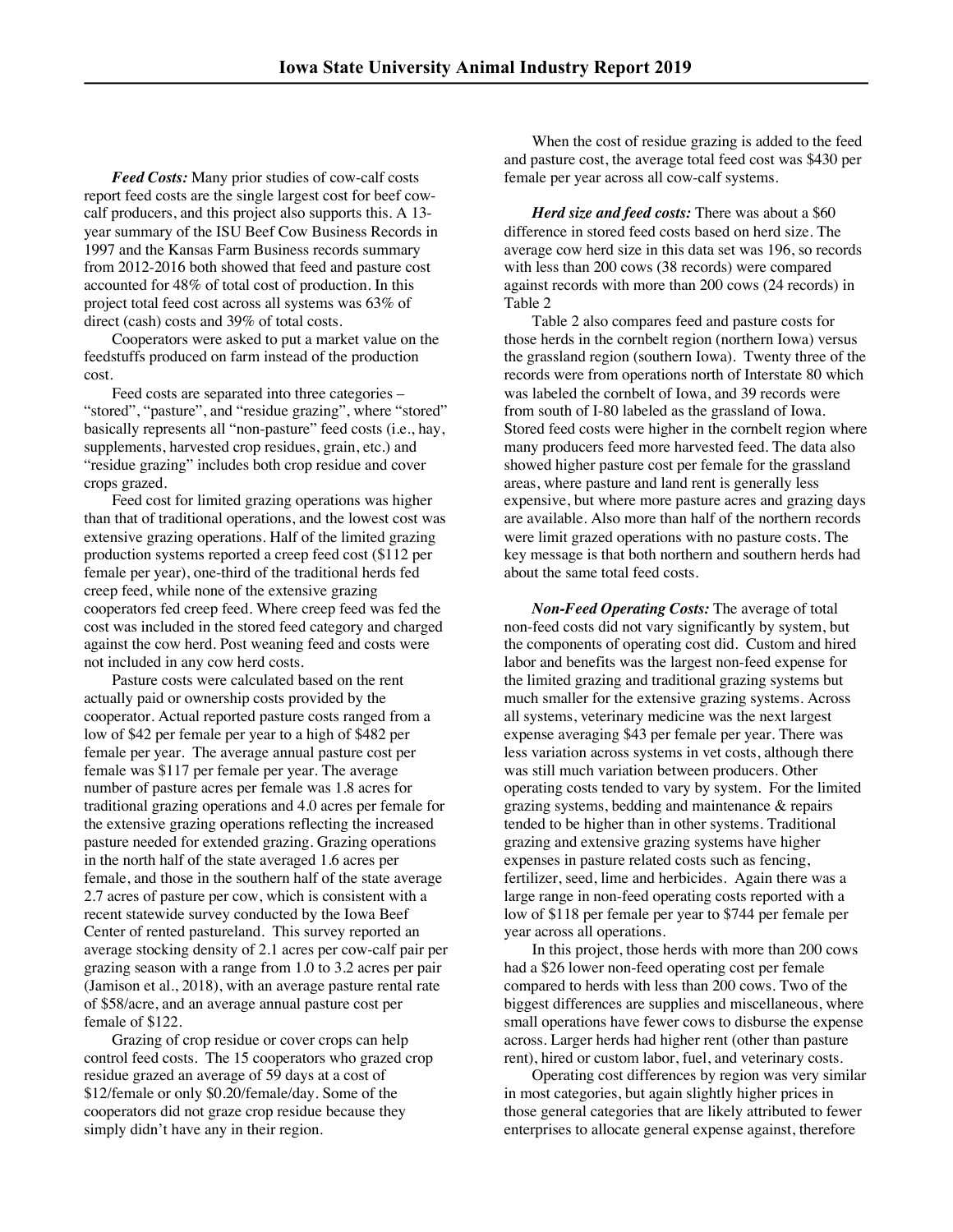most general operating expenses were charged to the cow enterprise.

*Cost of Asset Ownership:* Table 5 shows the asset valuation and annual costs per cow overall and by system type and size of operation. On average limited grazing systems had higher machinery and building values and annual costs which would reflect newer buildings and more equipment for feeding and manure handling. But again we saw huge variation depending on the amount and age of iron, and other enterprises that share the machinery costs. On breeding stock value and annual cost it should be noted that some operations had much higher breeding stock value than others. Those were typically seedstock operations or other value added operations many of which were in the limited grazing category. Herd size also had a significant impact on machinery/equipment and building ownership costs, nearly doubling that expense in small herds. A minimum amount of tractor power, manure spreader and feeding equipment is required regardless of herd size, making a much larger impact on smaller operations.

*Labor:* Most operations in this project relied on family labor for the cow herd, although some operations had paid labor. Several cooperators recorded hours for short periods throughout the year and those were extrapolated for an annual labor amount. Family labor hours were charged at \$14 per hour. Those operations with hired labor reported that cost of labor as a cash operating expense as included in the direct costs. Limited grazing systems reported 9 hours of labor per female, traditional systems reported 11 and extended grazing systems averaged 10. Herds with less than 200 cows average 12 hours per female and herds with more than 200 cows averaged 8 hours.

The ISU Ag Decision Maker Livestock Enterprise Budgets use an estimate of 8 hours of labor per cow. The overall average of 10 hours of total labor per cow per year did not vary greatly by system but there was a large range from 2 to 22 hours reported per cow. That probably reflects the difficulty in tracking and allocating labor used across enterprises. The range in labor by cow herd size could reflect that for some tasks it takes about the same time requirement for a larger number as it does a smaller number.

### *BMP's & Low-Cost Producers:* The key to

profitability is not necessarily knowing an average cost of a group of producers, but understanding what makes them low-cost and establishing targets for individual operations. Many production record datasets separate the top and bottom third of operations to make some comparisons. Table 6 shows the cost comparison of all operations in this dataset, the 21 records with the lowest

direct cost per cow per year, and the 21 records with the highest direct costs. Records from all three production systems were included in both the low-cost and high-costs groups, indicating that management is more strongly associated with cost than is system type.

Remember these observations are based on the limited operations included in this project, and thus may not be reflective of all operations. There was a large range in costs regardless of herd size which is consistent with the 1997 ISU Beef Cow Business Record summary.

The low cost group averaged \$163 per female per year for stored feed and \$123 for pasture for a total feed cost of \$292 per female per year. All used some form of hay as the base for their feed program, although several used more haylage or baleage rather than dry hay as the foundation. All herds utilized additional feedstuffs to keep the ration cost effective, with most using corn silage  $(78%)$  or small grain silage  $(39%)$ , and  $61%$  used a corn co-product. Surprisingly, only 2 utilized corn stover in the ration. All provided a mineral supplement, averaging \$32 per female in salt and mineral. Only 9 of the 23 low cost records (39%) provided creep feed, at a cost of \$13 per female. Low cost producers provided an average of 3676 pounds of stored feed per female on a dry matter basis, ranging from 951 to 7196 pounds. This is considerably lower than the overall average of 6626 pounds of stored feed on a dry matter basis. This stored feed savings could be attributed to several management practices including extending the grazing season, limit feeding more nutrient dense rations, or reducing feed waste. Most of these low cost operations also utilized pasture grazing to a large extent, with an average of 2.3 acres per female and a pasture cost of \$123 per female per year. Seventy percent of low cost operations utilized crop residue grazing to help control costs. Many of the low cost operations also have multiple cattle enterprises such as feedyards or background calves, allowing them to take advantage of large quantities of inexpensive feeds, and to share the use of a feed wagon and tractor, spreader, and other equipment.

These low cost operations also had lower non-feed operating costs which are shown in Table 7. The majority of the savings came from lower labor, supplies and miscellaneous expenses. These savings may be a result of economies of scale, or from diversification of the operation.

While the low cost records were identified based on direct costs, these same operations also had lower than average indirect costs particularly looking at the machinery and building assets which is shown in Table 8. With lower asset valuation in the low cost group, these operations may have older facilities and older or less equipment. The annual cost difference between the low cost group and overall is about \$100 per cow emphasizing the importance of controlling investments and fixed costs.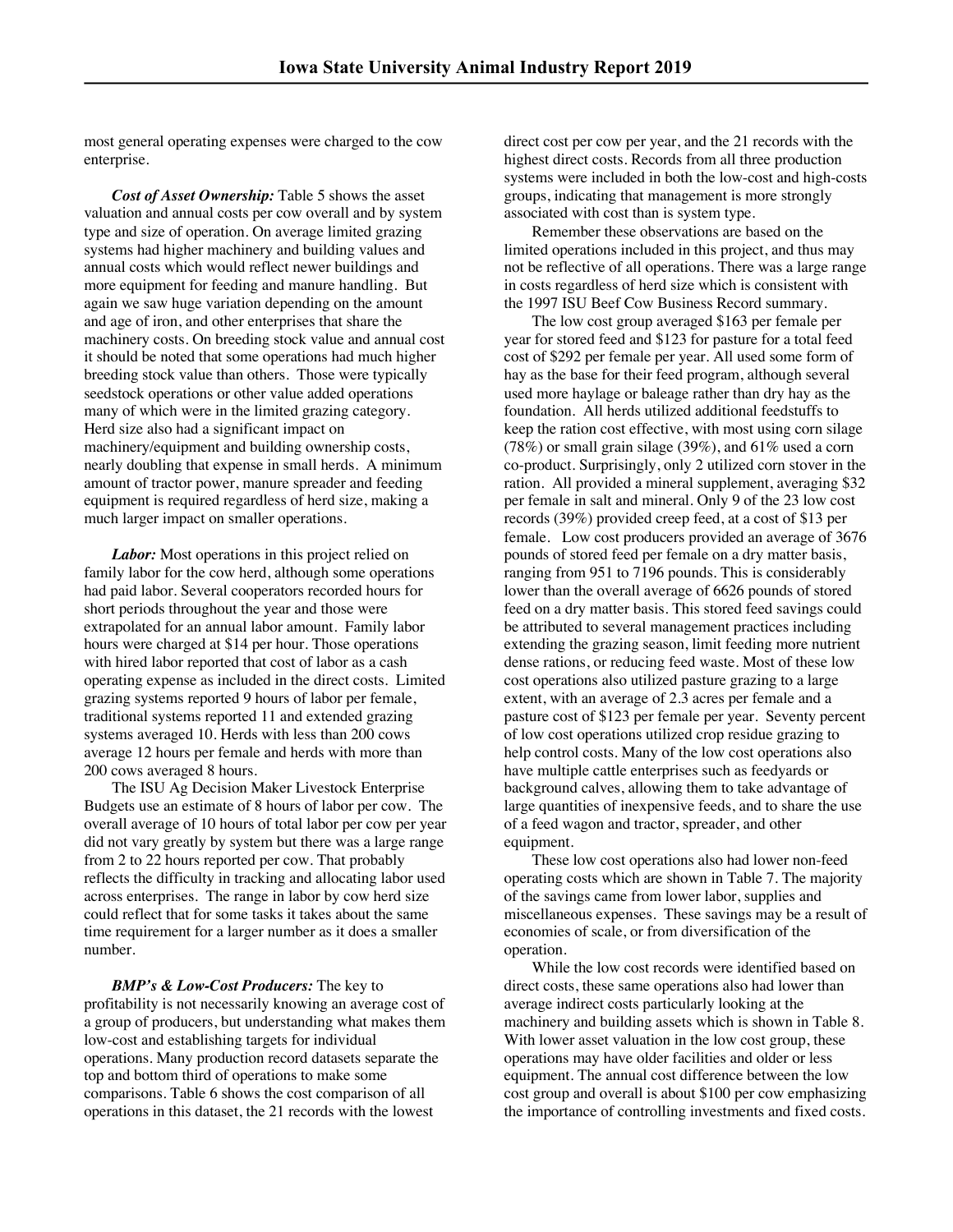|                        |        | Limited grazing<br>All records |        | Traditional grazing |       | Extensive grazing |       |            |
|------------------------|--------|--------------------------------|--------|---------------------|-------|-------------------|-------|------------|
|                        | Avg.   | Range                          | Avg.   | Range               | Avg.  | Range             | Avg.  | Range      |
| Direct costs           |        |                                |        |                     |       |                   |       |            |
| Stored feed            | \$306  | \$45-955                       | \$543  | \$318-955           | \$217 | \$59-375          | \$118 | \$45-192   |
| Pasture                | \$117  | $$0-482$                       | \$22   | $$0-108$            | \$149 | \$42-482          | \$203 | $$93-324$  |
| Residue                | \$6    | $$0-82$                        | \$1    | $$0-11$             | \$12  | $$0-82$           | \$2   | $$0-7$     |
| Total feed             | \$430  | \$167-955                      | \$566  | \$322-955           | \$378 | \$167-857         | \$323 | $$192-520$ |
| Operating <sup>1</sup> | \$254  | $$118-744$                     | \$248  | $$133-400$          | \$274 | $$118-744$        | \$218 | \$133-306  |
| <b>Indirect Costs</b>  |        |                                |        |                     |       |                   |       |            |
| Ownership              | \$286  | \$509-1059                     | \$443  | \$195-1059          | \$210 | $$142-333$        | \$195 | $$140-245$ |
| Unpaid family<br>labor | \$116  | $$0-313$                       | \$97   | $$0-218$            | \$121 | $$22-313$         | \$135 | \$92-221   |
| Total cost/female      | \$1095 | \$615-2340                     | \$1353 | \$909-2340          | \$984 | \$615-1978        | \$869 | \$746-1017 |

# **Table 1. Production costs per female**

1 Non-feed

# **Table 2. Feed costs by herd size and region**

|                   | Average all records | $\approx$ 200 cows | $>200$ cows | Cornbelt | Grassland |
|-------------------|---------------------|--------------------|-------------|----------|-----------|
| Stored feed costs | \$306               | \$330              | \$269       | \$363    | \$273     |
| Pasture costs     | \$117               | \$123              | \$108       | \$62     | \$150     |
| Residue cost      | \$6                 | \$8                | \$3         | \$4      | \$8       |
| Total feed cost   | \$430               | \$461              | \$381       | \$429    | \$431     |

# **Table 3. Non-feed operating costs by system**

|                                                   | Average all records | Limited grazing | Traditional grazing | Extended grazing |
|---------------------------------------------------|---------------------|-----------------|---------------------|------------------|
| Bedding                                           | \$22                | \$25            | \$19                | \$17             |
| Custom, contract, and hired labor                 | \$108               | \$140           | \$100               | \$21             |
| Pasture fence, fertilizer, and seed               | \$39                | \$12            | \$47                | \$25             |
| Cattle supplies and general supplies <sup>1</sup> | \$28                | \$21            | \$39                | \$16             |
| Fuel, oil, and $gas1$                             | \$20                | \$23            | \$18                | \$22             |
| Insurance <sup>1</sup>                            | \$21                | \$21            | \$21                | \$20             |
| Maintenance and repairs <sup>1</sup>              | \$24                | \$29            | \$23                | \$17             |
| Rent expense                                      | \$29                | \$0             | \$34                | \$22             |
| Semen and AI supplies                             | \$24                | \$22            | \$24                | \$27             |
| Taxes <sup>1</sup>                                | \$19                | \$5             | \$22                | \$34             |
| Trucking and feed processing                      | \$7                 | \$9             | \$6                 | \$6              |
| Utilities <sup>1</sup>                            | \$11                | \$8             | \$11                | \$20             |
| Veterinary and medical supplies                   | \$43                | \$49            | \$32                | \$55             |
| Dues, subscriptions, and misc.                    | \$46                | \$36            | \$45                | \$19             |
| Total                                             | \$253               | \$248           | \$274               | \$216            |

1 Cow herd share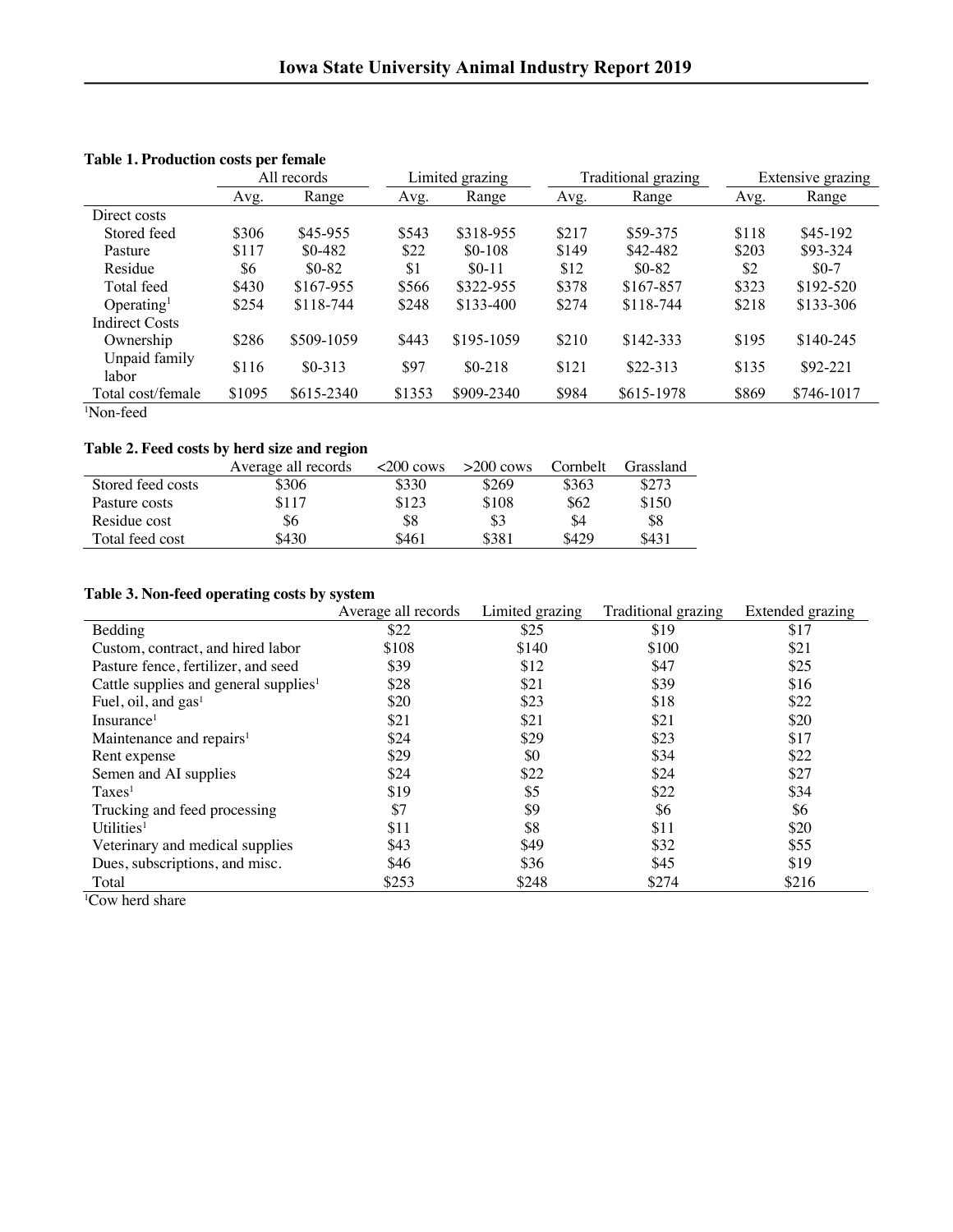|                                                   | $\langle 200 \text{ cows}^1$ | $>200$ cows <sup>2</sup> | Cornbelt | Grassland |
|---------------------------------------------------|------------------------------|--------------------------|----------|-----------|
| Bedding                                           | \$20                         | \$22                     | \$12     | \$28      |
| Custom, contract, and hired labor                 | \$102                        | \$101                    | \$140    | \$69      |
| Pasture fence, fertilizer, and seed               | \$45                         | \$31                     | \$31     | \$41      |
| Cattle Supplies and general supplies <sup>3</sup> | \$37                         | \$9                      | \$18     | \$31      |
| Fuel, oil, and $gas3$                             | \$19                         | \$22                     | \$21     | \$20      |
| Insurance <sup>3</sup>                            | \$21                         | \$20                     | \$23     | \$20      |
| Maintenance and repairs <sup>3</sup>              | \$27                         | \$19                     | \$29     | \$21      |
| Rent expense                                      | \$32                         | \$14                     | \$14     | \$32      |
| Semen and AI supplies                             | \$26                         | \$22                     | \$20     | \$27      |
| Taxes <sup>3</sup>                                | \$24                         | \$13                     | \$8      | \$21      |
| Trucking and feed processing                      | \$8                          | \$5                      | \$10     | \$6       |
| Utilities $3$                                     | \$16                         | \$7                      | \$8      | \$15      |
| Veterinary and medical supplies                   | \$42                         | \$42                     | \$43     | \$41      |
| Dues, subscriptions and misc.                     | \$58                         | \$30                     | \$27     | \$53      |
| Total                                             | \$268                        | \$231                    | \$220    | \$268     |

# **Table 4 Non-feed operating costs by herd size and region**

3 Cow herd share

# **Table 5. Asset value and ownership costs per cow**

|                                  | Average all | Limited | Traditional | Extensive | Records     | Records     |
|----------------------------------|-------------|---------|-------------|-----------|-------------|-------------|
|                                  | records     | grazing | grazing     | grazing   | $<200$ cows | $>200$ cows |
| Average breeding female value    | \$1,758     | \$2,113 | \$1,615     | \$1,496   | \$1,863     | \$1,593     |
| Machinery value/cow              | \$691       | \$1243  | \$398       | \$431     | \$773       | \$562       |
| Building value/cow               | \$583       | \$1531  | \$126       | \$37      | \$727       | \$356       |
| Cow herd depreciation $(10\%)^1$ | \$176       | \$211   | \$161       | \$186     | \$186       | \$158       |
| Machinery depreciation           | \$69        | \$124   | \$40        | \$43      | \$77        | \$56        |
| Building depreciation            | \$41        | \$107   | \$9         | \$3       | \$51        | \$25        |

1 Value based on producers' valuation

# **Table 6. Average costs for low cost operations**

|                         |                     | Average of low cost  | Average of low cost using            |
|-------------------------|---------------------|----------------------|--------------------------------------|
|                         | Average all records | records <sup>1</sup> | standardized feed value <sup>1</sup> |
| Stored feed cost        | \$306               | \$163                | \$179                                |
| Pasture cost            | \$117               | \$123                | \$136                                |
| Residue cost            | \$6                 | \$6                  |                                      |
| Total feed cost         | \$430               | \$292                |                                      |
| Non-feed operating cost | \$254               | \$201                |                                      |
| Depreciation            | \$295               | \$212                |                                      |
| Unpaid family labor     | \$116               | \$112                |                                      |
| Total cost/female       | \$1095              | \$816                |                                      |
| $^1n=23$                |                     |                      |                                      |

 $n=38$  $2n=24$